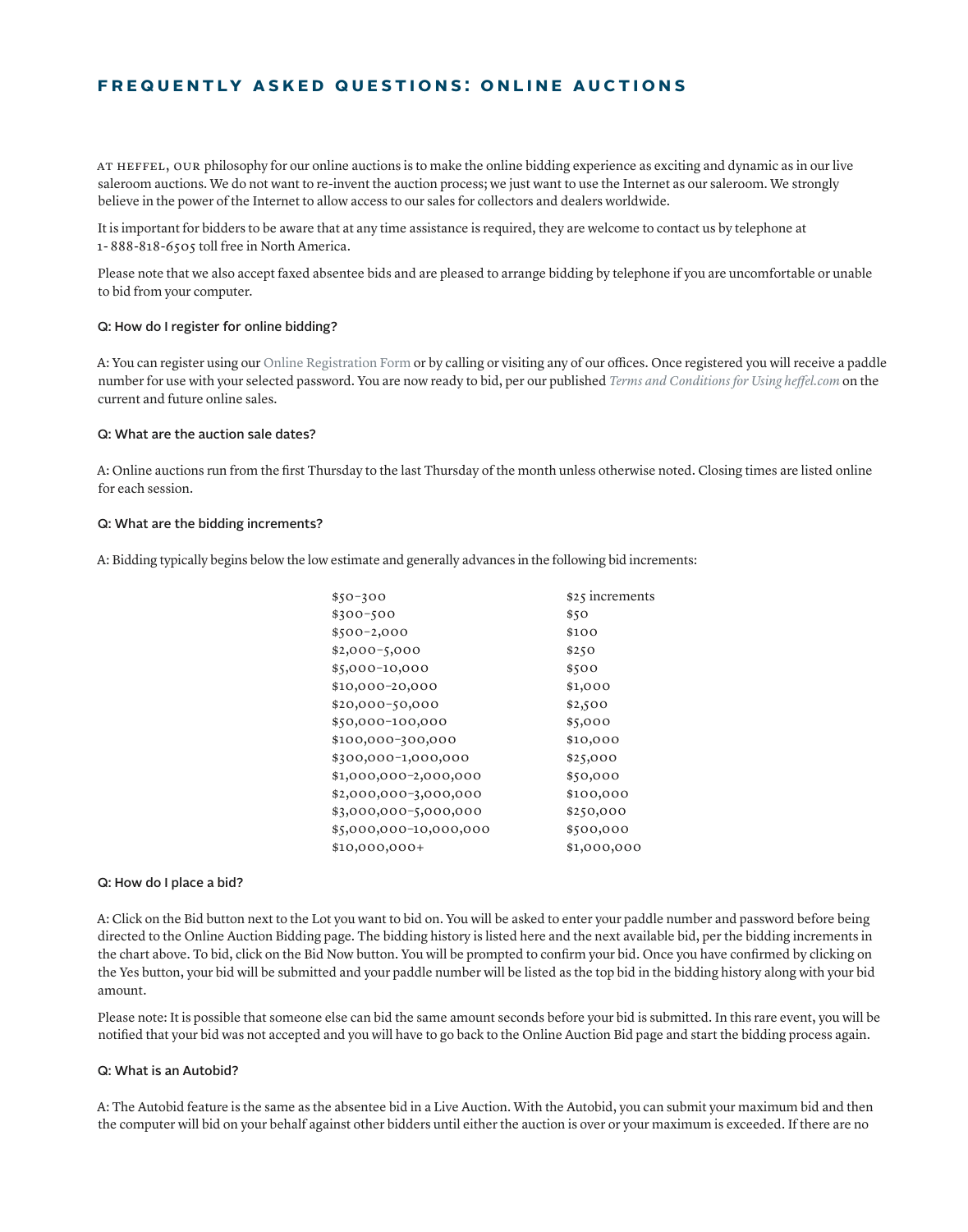bids submitted against your Autobid, it will remain at the lowest amount.

For example, if the current bid on a Lot is \$500 and you are prepared to bid up to \$1,000, then you can enter an Autobid for \$1,000. Our system will then accept your first bid at \$600, which is the next available increment. If another bidder then bids \$700, then our system will automatically submit a bid of \$800 on your behalf. If there is no additional bidding, then you will be successful at the \$800 hammer price.

## Q: How do I place an Autobid?

A: Click on the Bid button next to the Lot you want to bid on. You will be asked to enter your paddle number and password before being directed to the Online Auction Bidding page. Autobid amounts will be shown in the dropdown list. Select the amount you want as your maximum Autobid and click on the Submit Autobid button. You will be prompted to confirm your Autobid, and then your Autobid will be submitted.

Please note: the Autobid feature takes into account that another bidder will be bidding against your bid, and therefore only offers the option of every second bidding increment.

#### Q: How do I increase an Autobid?

A: To increase your Autobid go to the Registered Users page by logging in with your paddle number and password. Afterwards, select My Bids. Your current Autobid amount will be listed. Choose your new amount from the dropdown menu and click the Increase button. You will be prompted to confirm your Autobid, and then your Autobid will be submitted.

## Q: What is overtime?

A: At the close of the online sale there is an automatic 1.5 minute bidding extension. If a bid is submitted on any lot in the session within the last 1.5 minutes on the bidding clock, an additional 1.5 minutes will be added to the clock. These time extensions will continue until there has been no bidding on any lot for a period of 1.5 minutes.

Why overtime? In order to emulate the Live sales we want to allow all bids, thus if you are bidding on a lot at the close and someone outbids you, you will then have 3 minutes in which to submit another bid. Typically, overtime will last 20 to 40 minutes in extra bidding time.

# Q: Is there an advantage to bidding at the last minute?

A: We do not believe there is an advantage in waiting until the last minute to bid on a lot. Since there is an overtime feature, all bids will be accepted until there has been no further bidding. The advantage to bidding early is that you will get your bid in on the lower bidding increment and, if you are new to the bidding process, it allows time to familiarize yourself with the process in a less stressful scenario.

#### Q: Can I bid by telephone?

A: Yes, we are pleased to arrange bidding by telephone. Please call us a few days before the auction closes to arrange telephone bidding. Click here to download the [Telephone Bid Form.](https://www.heffel.com/Auction/Tel_Bid_Form_E.pdf)

#### Q: Can I place an absentee bid?

A: Yes, we are pleased to accept absentee bids. Please call us a few days before the auction closes to arrange absentee bidding. Click here to download the [Absentee Bid Form](https://www.heffel.com/Auction/Absentee_Bid_Form_E.pdf).

#### Q: How can I have personal assistance in bidding?

A: Please call our offices toll free in North America at 1-888-818-6505 and we will be pleased to help you.

# Q: How can I see all my bids?

A: Please log in using your paddle number and password to access the Registered User page. Then click on My Bids to view all active bids.

#### Q: How do I know when the online auction is over?

A: When the online auction has closed, a message will appear above the clock stating *This session is closed for bidding*. If the clock is at zero, please refresh the page to confirm that the online auction has closed.